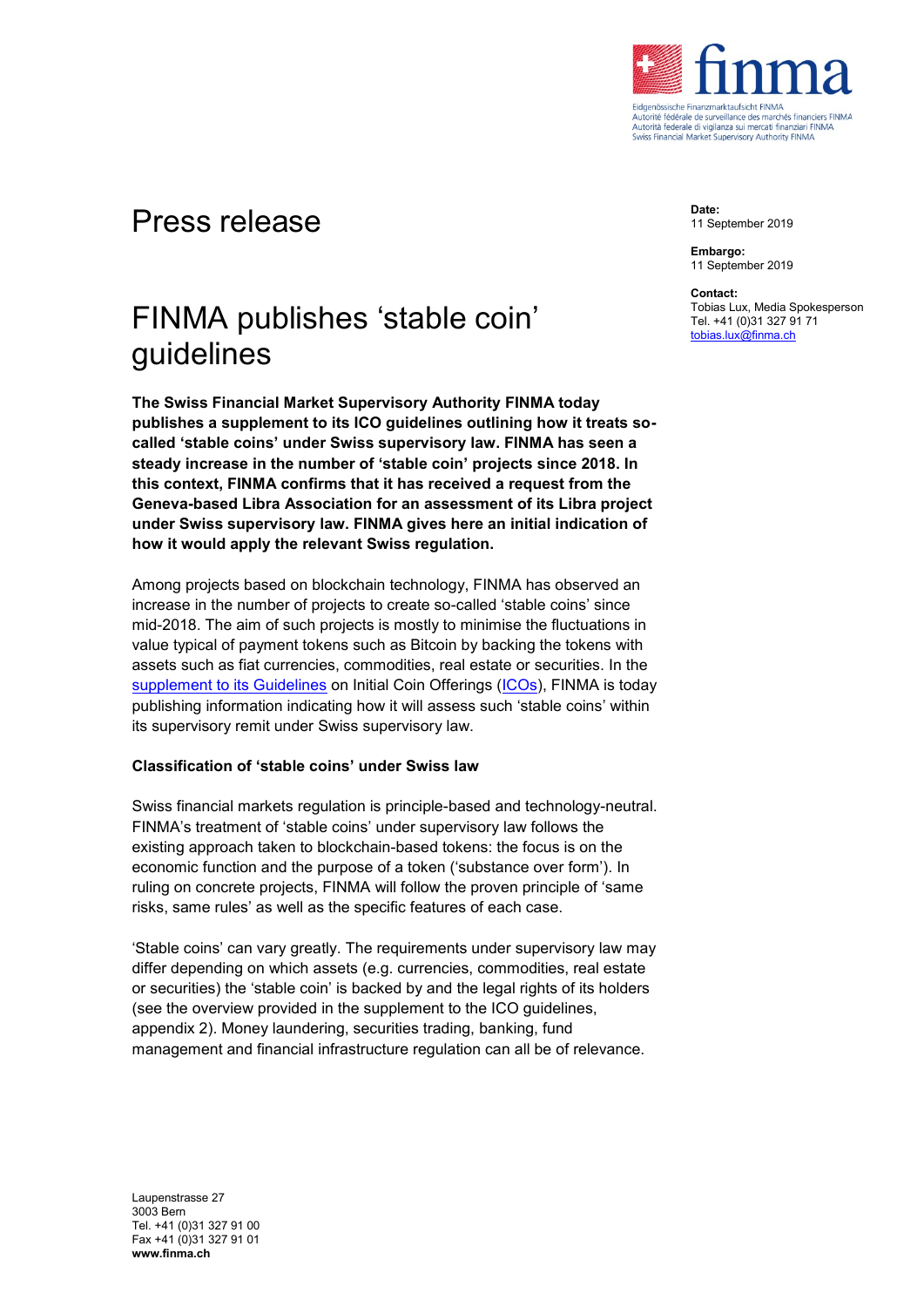

## **FINMA confirms receipt of enquiry from Libra Association**

The Libra Association asked FINMA for an assessment of how the supervisory authority would classify the planned Libra project including the issuance of a 'stable coin' under Swiss supervisory law. FINMA confirms receipt of this request. Such requests for a legal assessment or ruling are standard practice, particularly for innovative projects. One of FINMA's roles is to inform potential market participants about how it applies Swiss supervisory law.

Below, FINMA provides an indicative classification of this project under Swiss supervisory law on the basis of the information available so far. The classification may change as the project progresses.

- In Switzerland, such a project would fall under financial market infrastructure regulation. The project as it is presently envisaged would require a payment system licence from FINMA, on the basis of the Financial Market Infrastructure Act (FMIA).
- Regulatory requirements for payment systems in Switzerland are based on the prevailing international standards, particularly the Principles for Financial Market Infrastructures [\(PFMI\)](https://www.bis.org/cpmi/info_pfmi.htm). These requirements also apply to the management of cyber risks.
- A Swiss payment system is automatically subject to the Anti-Money Laundering Act. The highest international anti-money laundering standards would need to be ensured throughout the entire ecosystem of the project. Such an ecosystem must be immune against elevated money laundering risks.
- Under the FMIA, all additional services that increase the risks of a payment system must be subject to corresponding additional requirements. This means that all the potential risks of a Swiss payment system, including bank-like risks, can be addressed by imposing appropriate requirements in line with the maxim 'same risks, same rules'. Due to the issuance of Libra payment tokens, the services planned by the Libra project would clearly go beyond those of a pure payment system and therefore be subject to such additional requirements.
- These additional requirements would relate in particular to capital allocation (for credit, market and operational risks), risk concentration and liquidity as well as the management of the Libra reserve.
- The additional requirements would be based on recognised standards for similar activities in the financial markets and would need to reflect the dimension of the project. For bank-like risks, for example, bank-like regulatory requirements would apply. A Swiss payment system licence would thereby permit a combination of the strengths of banking and infrastructure regulation.